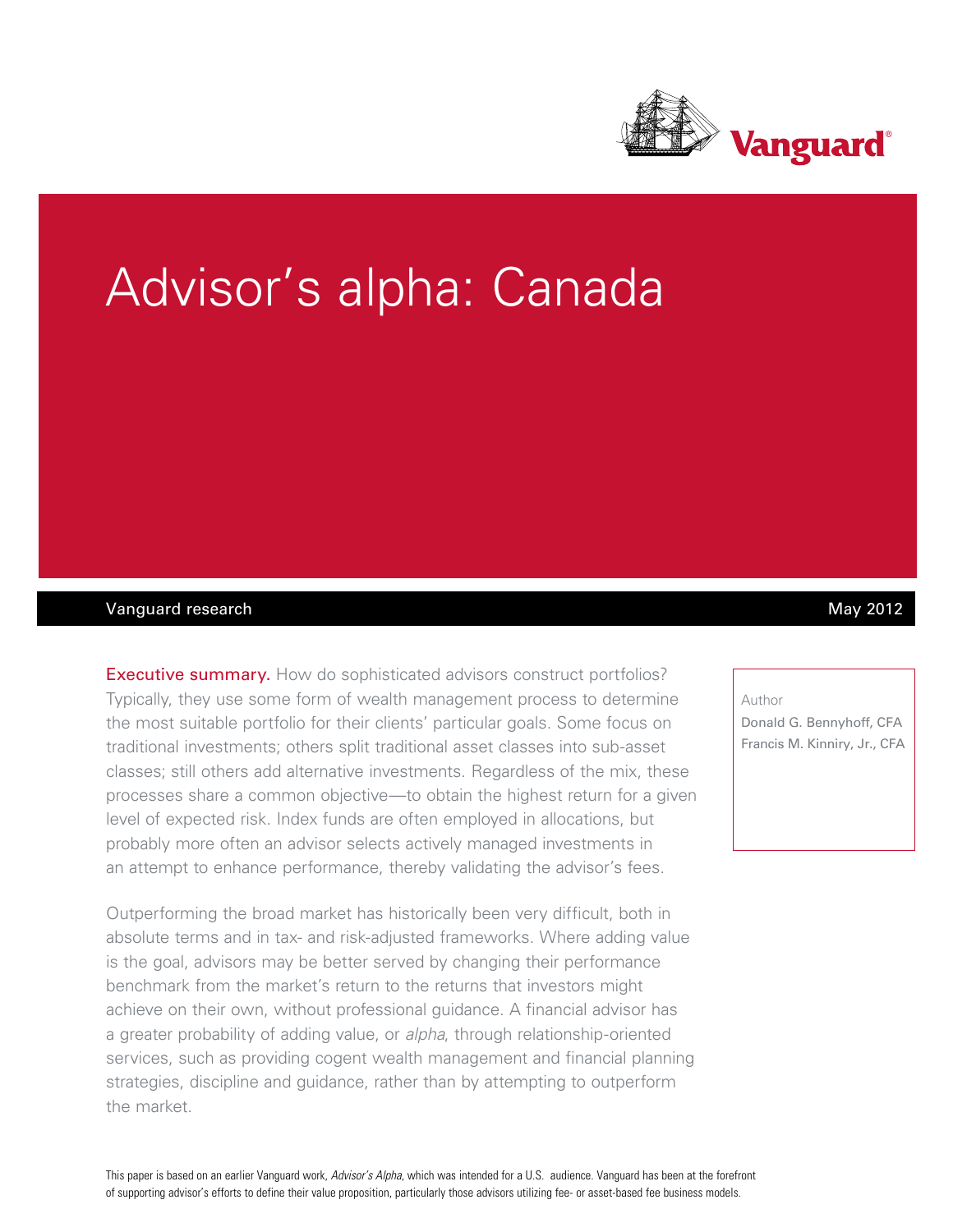

Source: Vanguard.

#### Introduction

Investment performance can be deconstructed into the portions of return attributable to the market (that is, beta), to market-timing, and to security selection (Figure 1). The latter two are specific to active management. By definition, if a portfolio is to perform differently from a market benchmark (before expenses), the portfolio must look different from that benchmark. Historically, many investment advisors have sought to add value through the two active portions of return—market-timing and security selection—without regard to the mounting data suggesting that these efforts will help neither their clients nor themselves in the long run. Over longer time horizons, active management often fails to outperform market benchmarks.<sup>1</sup>

In the past, the passive portion of investment performance—the beta return—was viewed by many as leading only to "average" returns and requiring no investment skill. Today, ironically, the capturing of beta has become a cornerstone for leading financial advisors, who routinely incorporate index funds or exchange-traded funds (ETFs) in their recommended portfolios. This transition has been facilitated by at least two factors. First, the "democratization of indexing" via ETFs brought a plethora of indexoriented investment opportunities to anyone with a brokerage account. Second, advisors have begun to move towards a fee-based, holistic investmentguidance model. We believe that it is these disciplined advisors who are best positioned to add value to their client relationships as they take on the role of behavioural investment coaches and professional stewards, helping clients who often lack the time, willingness, or ability to plan and manage their wealth.

Over time, compensation in the Canadian investment industry has been shifting from commission-based, transaction-oriented sales toward fee-based asset management. The benefits of this shift for clients and advisors alike suggest that the trend will likely continue. From the client's perspective, asset-based fees largely remove concern about potential conflicts of interest in the advisor's recommendations. From the advisor's perspective, asset-based compensation can promote stronger client relationships and more reliable income streams. The advisor can spend more time with clients, knowing that compensation does not depend on whether or not a transaction occurs.

This transition, however, has not been devoid of obstacles.

1 Philips, Christopher B., 2011. *The case for indexing: Canada*. Valley Forge, Pa.: The Vanguard Group.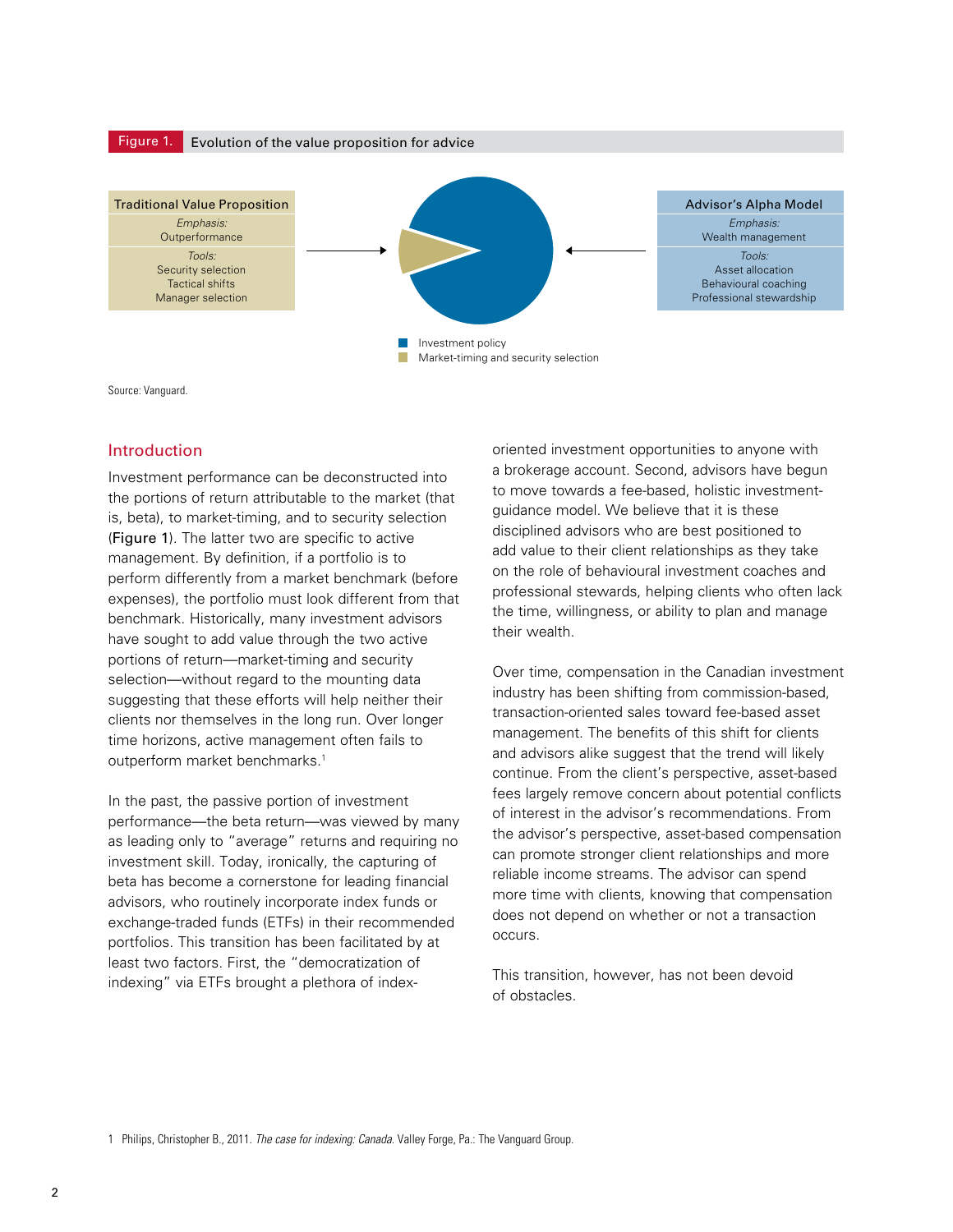#### Asset-weighted average management expense ratios of Canadian active and index mutual funds as of 31 December 2011 Figure 2.

|                       | Actively managed funds | Index funds | <b>Difference</b> |
|-----------------------|------------------------|-------------|-------------------|
| Canadian equity funds | 2.35                   | 0.86        | .48               |
| Canadian bond funds   | -42                    | በ 76        | 0.66              |

Source: Vanguard calculations using asset-weighted management expense ratios compiled from prospectuses by Morningstar, Inc. Data as of 31 December 2011. Cost comparisons are for illustrative purposes only and are not meant to be all-inclusive. MER is calculated as the total fees and expenses charged over the previous 12-month period. MER is expressed as an annual percentage of fund assets. It is composed of the base management fee plus certain operating expenses, such as administrative costs, plus applicable taxes. Transaction costs associated with the issue, exchange, sale, and redemption of funds are not included. Trading, portfolio rebalancing, optional costs, and income taxes payable by any unit-holder, are also not included. Different components contribute to the respective MER calculations for actively managed funds and index funds. MERs may not reflect management fee waivers or operating expense absorptions. There may be significant differences between the investments that are not discussed here including different objectives and risk factors.

# What is 'advisor's alpha'?

For some clients, paying fees regardless of whether transactions occur or not may seem like "money for nothing." This is viewing the advisor's value proposition through only one portion of the costbenefit lens. The benefit and wisdom of not allowing near-term market actions to result in the abandonment of a well-thought-out investment strategy can be underappreciated in the moment. Much of the time, changing nothing in a client's portfolio is the proper response to the ever-changing market news that often promotes action and results in interesting, if not useful, headlines.

The confusion can grow if the advisor has based his or her value proposition on an ability to deliver better returns for the client, as many do. But better returns relative to what? For many advisors and clients, the answer would be "better than the market," but a more pragmatic answer for both parties might be "better than investors would likely do if they didn't work with a professional advisor." In this framework, an advisor's alpha (i.e., added value) is more aptly demonstrated by his or her ability to effectively act as a wealth manager, financial planner, and behavioural investing coach—providing discipline and reason to clients who are often undisciplined and emotional—than by efforts to beat the market.

## Outperforming the market is difficult

While it is possible for active managers to outperform (particularly in the short run), underperformance tends to be more probable after all fees and trading costs are considered. *Consistent* outperformance is rare. This isn't necessarily due to a lack of management skill; rather, it is a consequence of the burden of higher costs (Figure 2). Time is an important consideration in this relative performance comparison, as advisors try to coach investors away from the distraction of short-term market actions, whether positive or negative. As the downwardly sloping trend lines in Figure 3 illustrate, over longer time frames the added expense of active management often proves too much to overcome.

A value proposition based on outperforming the market places an advisor at a meaningful disadvantage and—using history as a guide—is hard to fulfill consistently over time. Not only does success depend on factors outside the advisor's control, such as the returns from individual securities or professionally managed funds, but the strategy also can promote a horse-race mentality among clients, leading them to depart if the promised outperformance does not materialize. Fortunately, the advisor's alpha model emphasizes more reliable benefits of a professional relationship.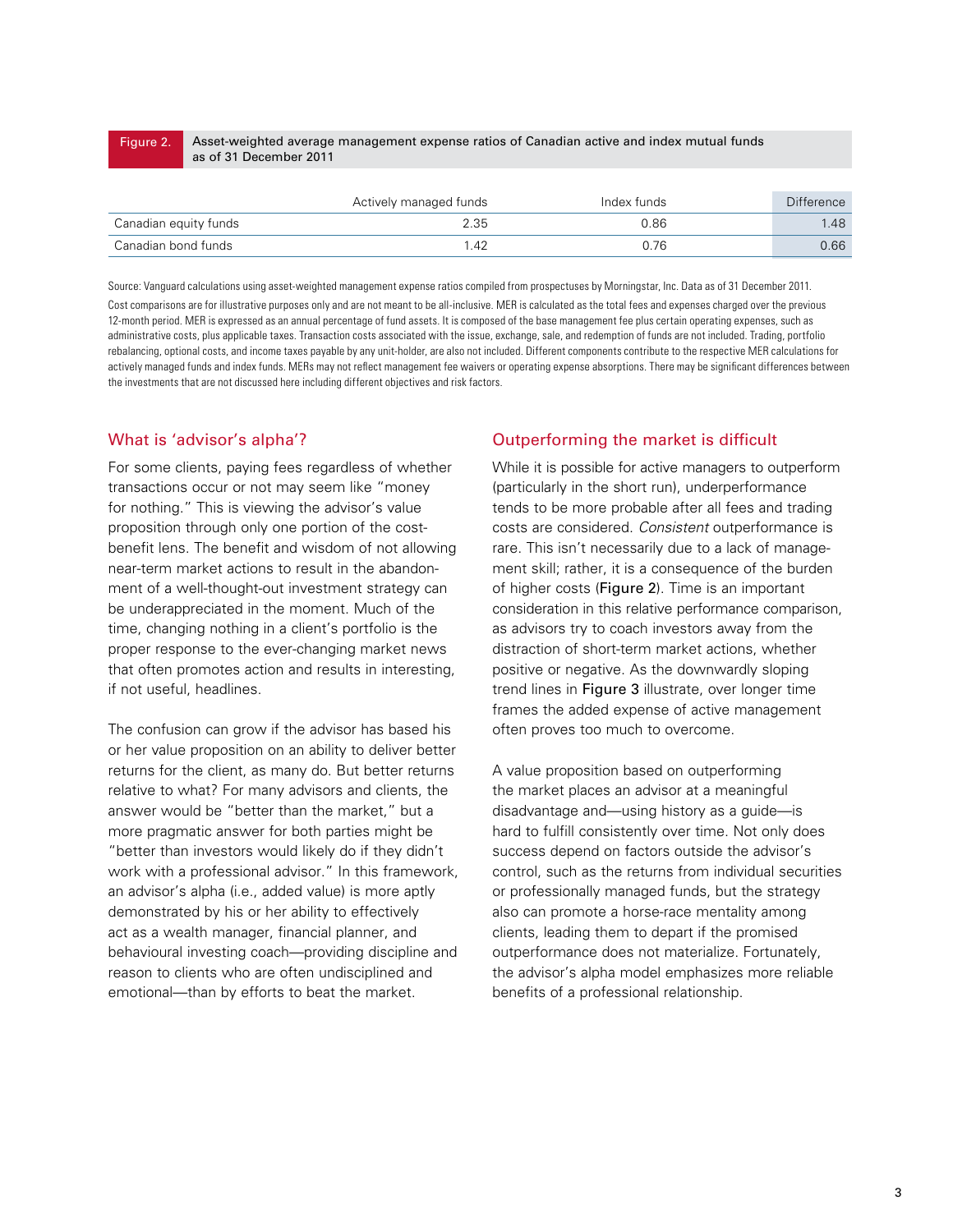

Inverse relationship between Canadian mutual fund expenses and excess returns: 10 years

Notes: Each plotted point represents a fund within the specific size, style, and asset group. Each fund is plotted to represent the relationship of its expense ratio (x-axis) versus its ten year annualized excess return relative to the benchmark (y-axis). The straight line represents the linear regression, or the best-fit trend line that is, the general relationship of expenses to returns within each asset group. The scales are standardized to show the slopes' relationship to each other, with expenses ranging from 0% to 3% and returns ranging from -15% to 15%. Some funds' expense ratios and returns go beyond the scales and are not shown. Equity benchmarks are represented by the following indexes: Large: MSCI Canada Large Cap Index; Mid: MSCI Canada Mid Cap Index; Small: MSCI Canada Small Cap Index; Bonds: Citi Canadian GBI 5-7 Year Bond Index.

Sources: Vanguard calculations using data from Morningstar, MSCI, and Citigroup.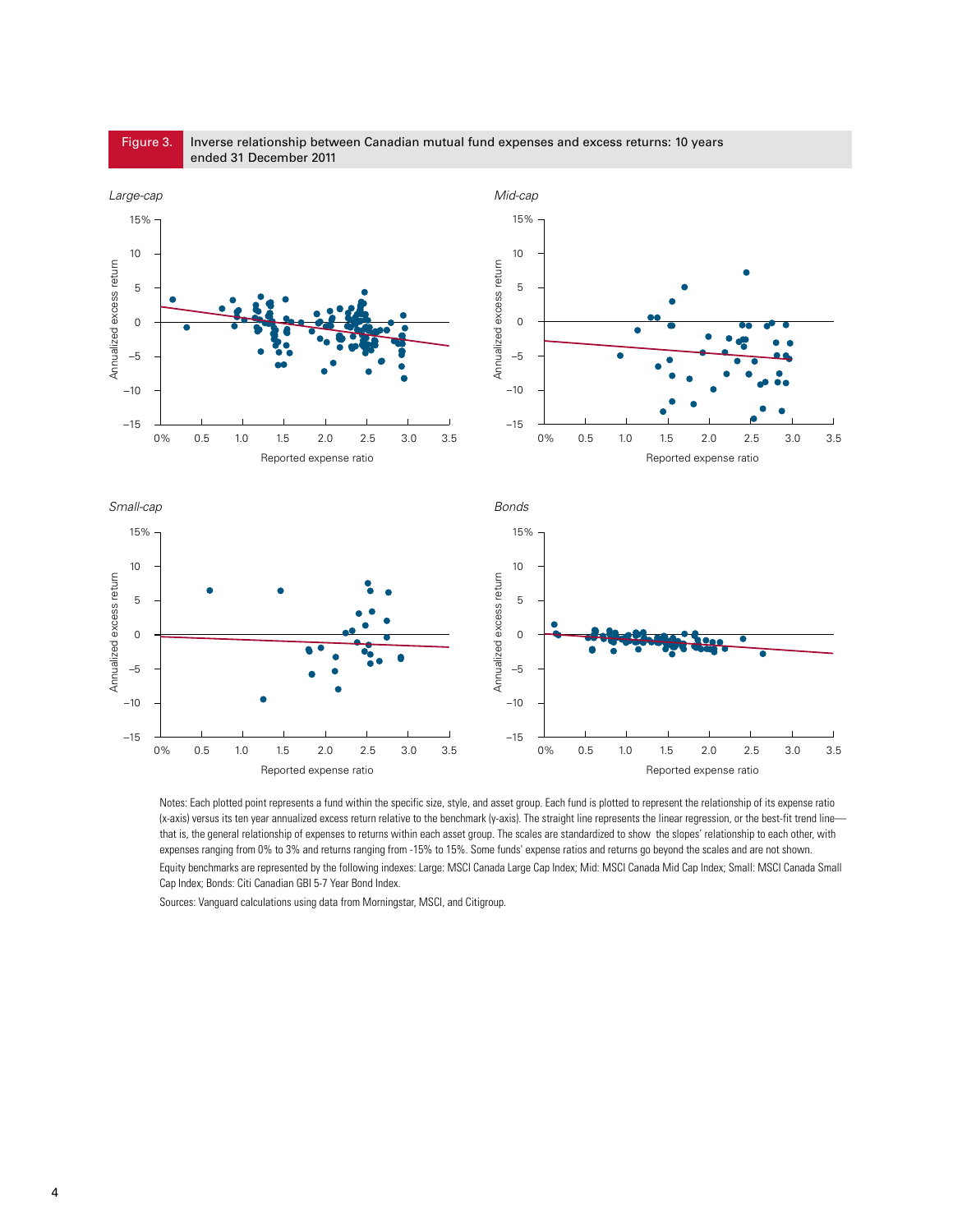#### Fund cash inflows compared with rolling 12-month excess returns for the Canadian stock and bond markets, 1990–2011 Figure 4.



*Percentage of active funds* underperforming *style benchmark*

Date label as of 31 December for each year.

Stock returns use the S&P/TSX Composite Index. Bonds consist of the Citigroup World Government Bond Canada All Maturities Index. Sources: Vanguard Investment Strategy Group, S&P, Citigroup, and Investor Economics Insight.

## Professional stewardship: Central to the advisor's alpha model

Rather than investment capabilities, the Vanguard Advisor's Alpha™ model relies on the experience and stewardship that the advisor can provide in the relationship. Left alone, investors often make choices that impair their returns and jeopardize their ability to fund their long-term objectives. Many are influenced by capital market performance; this is often evident in market cash flows mirroring what appears to be an emotional response—fear or greed—rather than a rational one. Investors also can be moved to act by fund advertisements that tout recent outperformance, as if the investor could somehow inherit those historical returns, despite disclaimers stating that past performance "is no guarantee of future results." A study of Canadian mutual fund cash flows shows that, after protracted periods of relative outperformance in one area of the market, sizeable cash flows tend to follow (see Figure 4).

This performance-chasing behaviour is often detrimental to returns. Research into investors' returns in Canadian mutual funds<sup>2</sup> suggests that investors often trail the performance of the funds they invest in, sometimes by a considerable amount—results that tend to parallel the experience of mutual fund investors in the United States.<sup>3</sup> The returns that investors receive may be very different from those of the funds they invest in, since cash flows tend to be attracted by, rather than precede, higher returns. The advisor's alpha target, then, might be to improve upon this return shortfall by means that don't depend on market outperformance: asset allocation, rebalancing, tax-efficient investment strategies, cash flow management, and, when appropriate, coaching clients to change nothing at all.

While return-chasing behaviour is often associated with individual investors, evidence suggests that institutions are guilty of it as well. Goyal and Wahal (2008) looked at the hiring and firing decisions of a

<sup>2</sup> Sinha, Rajeeva and Jog, Vijay, "Returns and Fund Flows in Canadian Mutual Funds'" in Greg N. Gregoriou (ed.) *Performance of Mutual Funds: An International Perspective*, 2007.

<sup>3</sup> Philips, Christopher B., 2011. *The case for indexing*. Valley Forge, Pa. The Vanguard Group.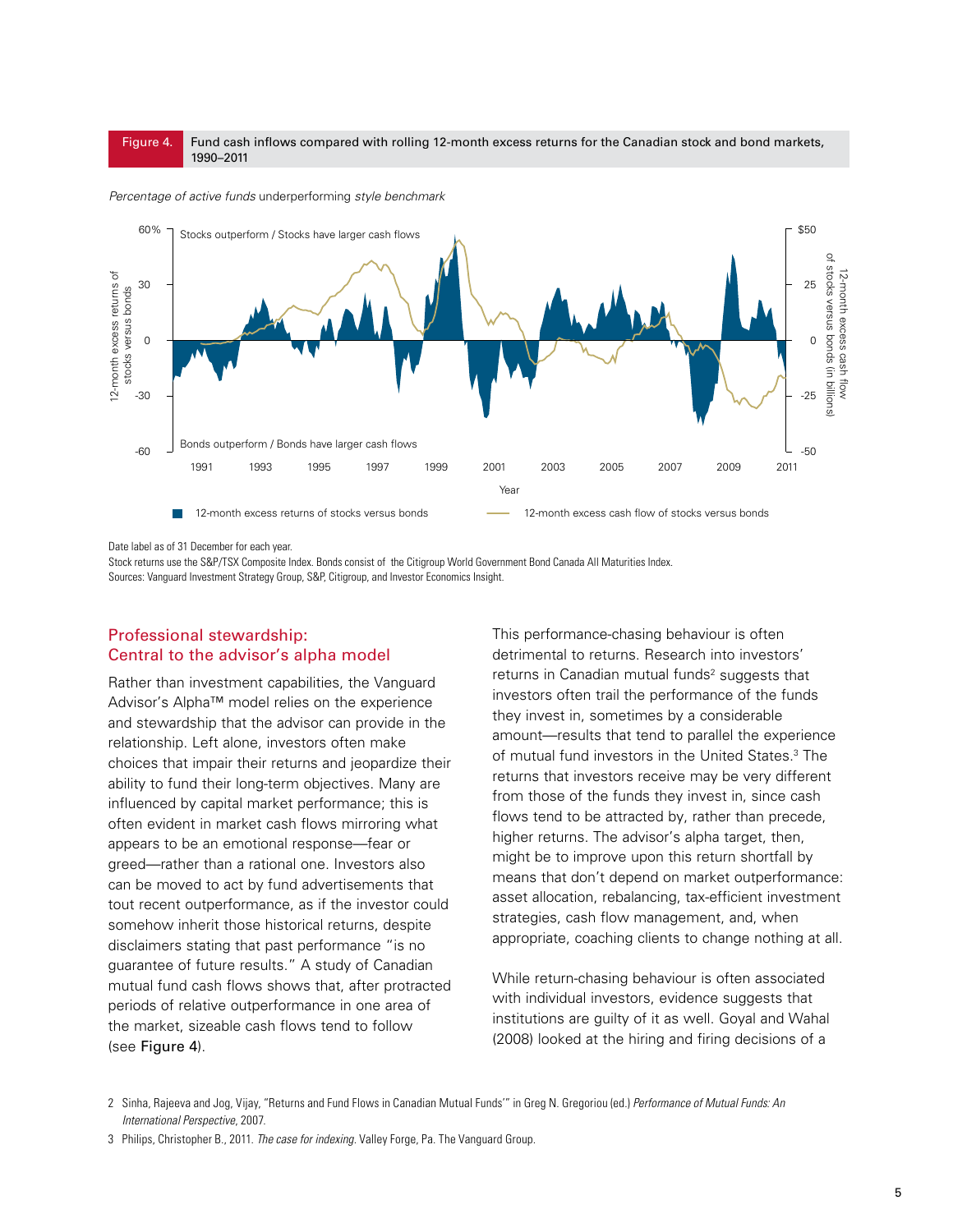| Figure 5.                                                                            | Institutional investment management hire/fire decisions, 1996–2003 |      |      |         |         |         |  |  |
|--------------------------------------------------------------------------------------|--------------------------------------------------------------------|------|------|---------|---------|---------|--|--|
| Amount of excess return<br>Years before manager change<br>Years after manager change |                                                                    |      |      |         |         |         |  |  |
|                                                                                      |                                                                    |      |      |         |         |         |  |  |
| <b>Difference</b>                                                                    | 9.52                                                               | 9.12 | 4.57 | $-0.49$ | $-0.88$ | $-1.03$ |  |  |

Source: Table 10 in The Selection and Termination of Investment Management Firms by Plan Sponsors Amit Goyal, Sunil Wahal (Journal of Finance Volume 63, Issue 4, printed August 2008.)

Data: 8,775 hiring decisions by 3,417 U.S. plan sponsors delegating \$627 billion in assets. 869 firing decisions by 482 plan sponsors withdrawing \$105 billion in assets. Analysis covers the period 1996 through 2003.

group of U.S. plan sponsors from 1996 through 2003. They found that the hired firms outperformed the fired firms in the periods immediately preceding the decision to change, but underperformed the fired firms for one, two, and three years thereafter (Figure 5).4 Advisors, as behavioural coaches, can act as emotional circuit-breakers in bull or bear markets by circumventing their clients' tendencies to chase returns or run for cover in emotionally charged markets.

#### Adding value through portfolio construction

Many advisors use a "top-down" approach that starts with analyzing the client's goals and constraints and then focuses on finding the most suitable asset allocation strategy. This process is extremely important, yet too many investors neglect it on their own, overlooking its contribution to their long-term investment success. As a result, providing a well-considered investment strategy and asset allocation is an important way in which advisors add value. And the knowledge that the asset allocation was arrived at after careful consideration, rather than as a happenstance of the investment equivalent of

butterfly collecting, can serve as an important emotional anchor during those all too-frequent uprisings of panic or greed in the markets.

However, many investors (and certainly some advisors) approach investing from the "bottom up," focusing foremost on security or fund selection, with emphasis on investments that have caught their eye because of recent outperformance. Cash flow patterns such as those we've just illustrated in Figure 4 tend to be the result, often with the greatest differential in net cash flows occurring at or near the peak in relative outperformance. After a lengthy stock market boom that peaked in 2000, one might have looked for cash coming into bond rather than stock funds as a result of portfolio rebalancing. However, such an expectation would presume that a large majority of investors and advisors both employed asset allocation strategies and possessed the discipline to execute rebalancing as planned—paring the holdings of their outperformers and committing more capital to the underperformers. The data do not seem to validate this presumption.

<sup>4</sup> See also the Vanguard research paper LaBarge, Karin Peterson, 2010. *What matters most? An analysis of investment committee hire/fire decisions*. Valley Forge, Pa.: The Vanguard Group.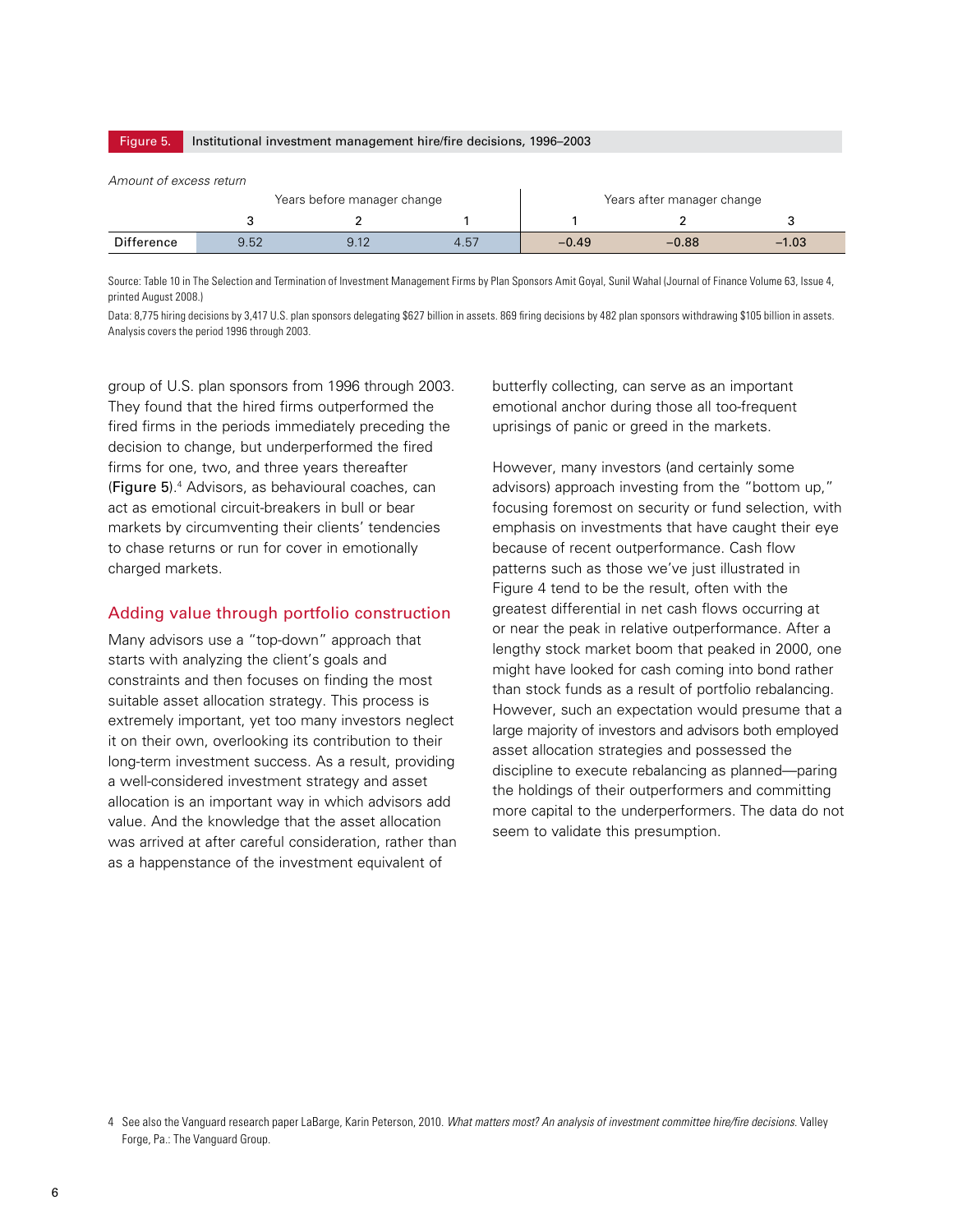

Notes: This hypothetical illustration does not represent the return on any particular investment. The Canadian equity portfolio was constructed by dividing the stock allocation into large-cap (75%), mid-cap (15%) and small-cap (10%), approximating the historical weights for the Canadian stock market (since 2001). The Canadian stock market is represented by the S&P/TSX Composite Index. The fixed income portfolio was constructed by dividing the Canadian bond market into short-term (25%), intermediate-term (45%) and long-term (30%) sectors. The Canadian bond market was represented by the Citigroup World Government Bond Index. All returns are in Canadian dollars.

Sources: Vanguard calculations, using fund data provided by Morningstar, Inc. Data include liquidated and merged funds and cover the period 1 January 2001, through 31 December 2011.

The asset allocation process may be separated into two parts: determination and implementation. Within the overall framework of each client's goals and circumstances, determination of the allocation is often based on the historical risk and reward relationships between asset classes. Although no forward-looking investment process is perfect, particularly one based on historical data, it is reasonable to think that some historical risk/reward relationships are likely to persist in the future. Future investors are as likely to demand compensation for bearing risk as investors in the past and, as a result, it is logical to expect assets with more return uncertainty (such as stocks or lower-quality bonds) to outperform lower-risk assets over the long run.

Once an asset allocation has been determined, advisors can help their clients understand the important considerations regarding its implementation. For example, the next question might be, "Do I want to use actively managed funds or index funds (or ETFs) to implement this portion of the allocation?" To help clients evaluate the index side of the scale, an advisor can point out that—in addition to the higher expense ratios commonly charged for actively managed funds (recall Figure 1) —active funds tend to be less diversified than index funds in their respective categories. The combination of higher expenses and less diversification has often contributed to lower returns for actively managed funds than for their index competitors, creating an unpalatable combination with potentially more risk,<sup>5</sup> (Figure 6).

<sup>5</sup> For the gross returns of an actively managed fund to differ from that of a style-matched benchmark, its portfolio must differ in some way in its composition. Often actively managed funds are not as well diversified as the benchmark, a factor that adds idiosyncratic risk. In addition, while an actively managed fund may significantly outperform its stated benchmark, it may too significantly underperform the benchmark, a possibility commonly referred to as "active manager risk." It is not uncommon for an index fund to fully replicate the composition and volatility of its benchmark.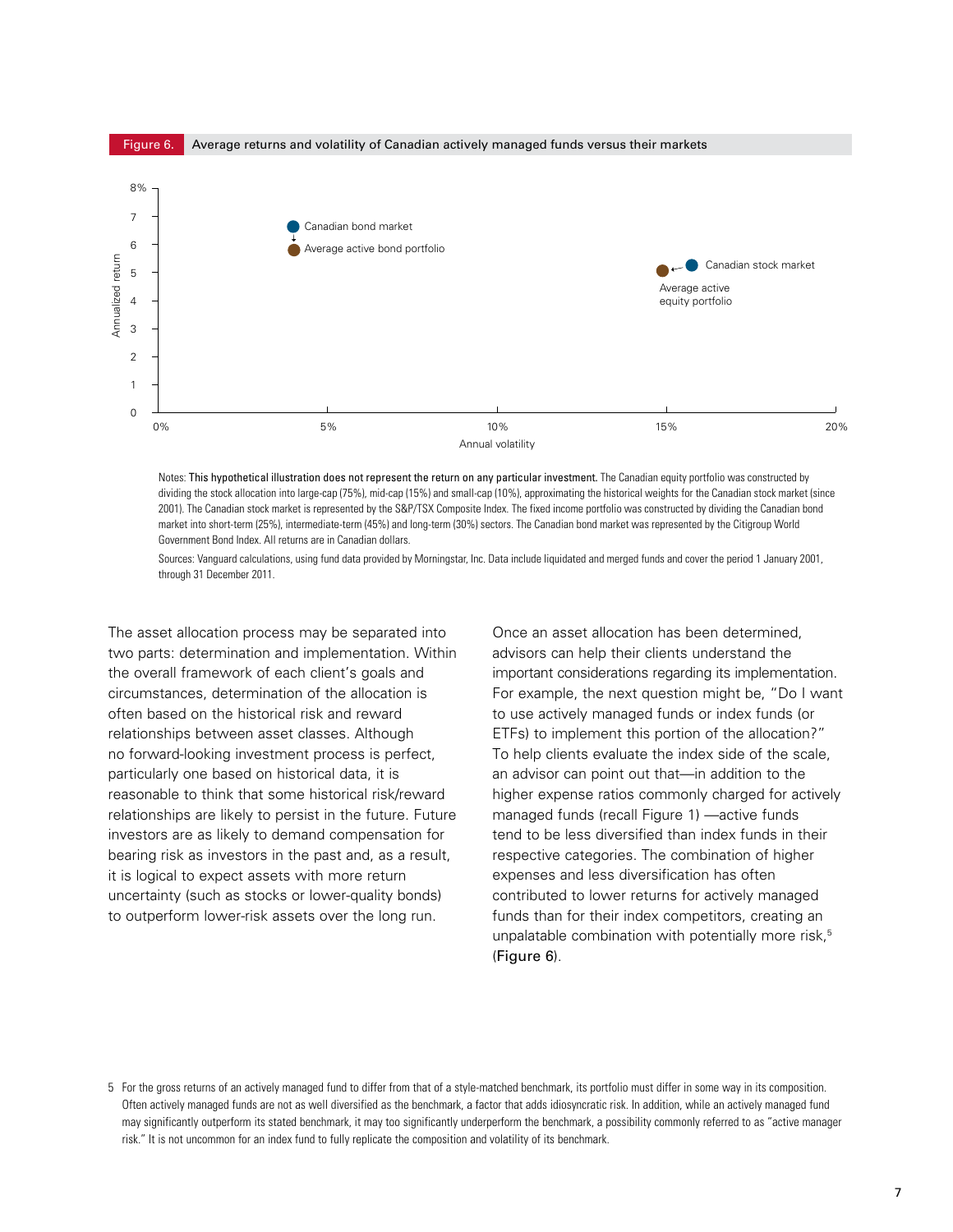#### Addition by subtraction: Emphasis on tax-efficient strategies

Taxes are another important consideration for many clients and tax management is another important way advisors can demonstrate the value they add. Actively managed equity strategies or funds tend to be tax-inefficient, potentially diminishing or erasing any gains from outperformance if they are held in taxable accounts. If an advisor has great faith in the active manager's abilities, then techniques such as asset location—sheltering tax-inefficient investments or strategies in tax-advantaged accounts—may help preserve the expected rewards for bearing activemanager risk. Helping clients not only with their asset allocation but also with their asset location can be a meaningful part of advisor's alpha, adding clear value by helping to improve the client's aftertax returns.

Further, clients who are in retirement often can benefit from tax-conscious guidance about spending from their portfolios. On their own, investors often spend first from their tax-advantaged accounts, and to some degree this is understandable since those accounts were explicitly set up for this purpose. However, it is generally more advantageous to spend from taxable accounts first, allowing the taxadvantaged accounts to grow as much as possible.

Determining the appropriate drawdown strategy often includes making some assumptions about future tax rates as well as estimating the client's future income levels. Meeting with the client to work through these assumptions can provide an excellent opportunity to discuss possible future scenarios, demonstrate that the guidance is personalized, and promote the client's confidence in the strategy and the advisor. A well-thought-out drawdown strategy can improve the likelihood that the client's assets will be able to support his or her financial goals through retirement and beyond, which is a significant, if hard to quantify, added value.<sup>6</sup>

## Conclusion

The compensation structure for advisors is evolving from a commission and transaction-based system to a fee-based, wealth management framework. In our view, this is a mutually beneficial transition for clients and advisors alike. However, the traditional value proposition for many advisors has been based on their investment acumen and their prospects of delivering better returns than the markets. No matter how skilled the advisor, the path to better investment results may not lie with the ability to pick investments or strategies. Historically, active management has failed to deliver on its promise of outperformance over longer investment horizons.

Instead, advisors should consider a new value proposition based on alternative skills and expertise: acting as a wealth manager and behavioural investing coach, providing discipline and experience to investors who need it. On their own, investors often lack both understanding and discipline, allowing themselves to be swayed by headlines and advertisements surrounding the "investment du jour"—and thus often achieving wealth destruction rather than creation. In the advisor's alpha framework we've described, the advisor becomes an even more important factor in the client-advisor relationship, because the greatest obstacle to clients' long-term investment success is likely *themselves*.

<sup>6</sup> For more information on the topic, see Jaconetti, Colleen M., and Maria A. Bruno, 2008. *Spending From a Portfolio: Implications of Withdrawal Order for Taxable Investors*. Valley Forge, Pa.: The Vanguard Group.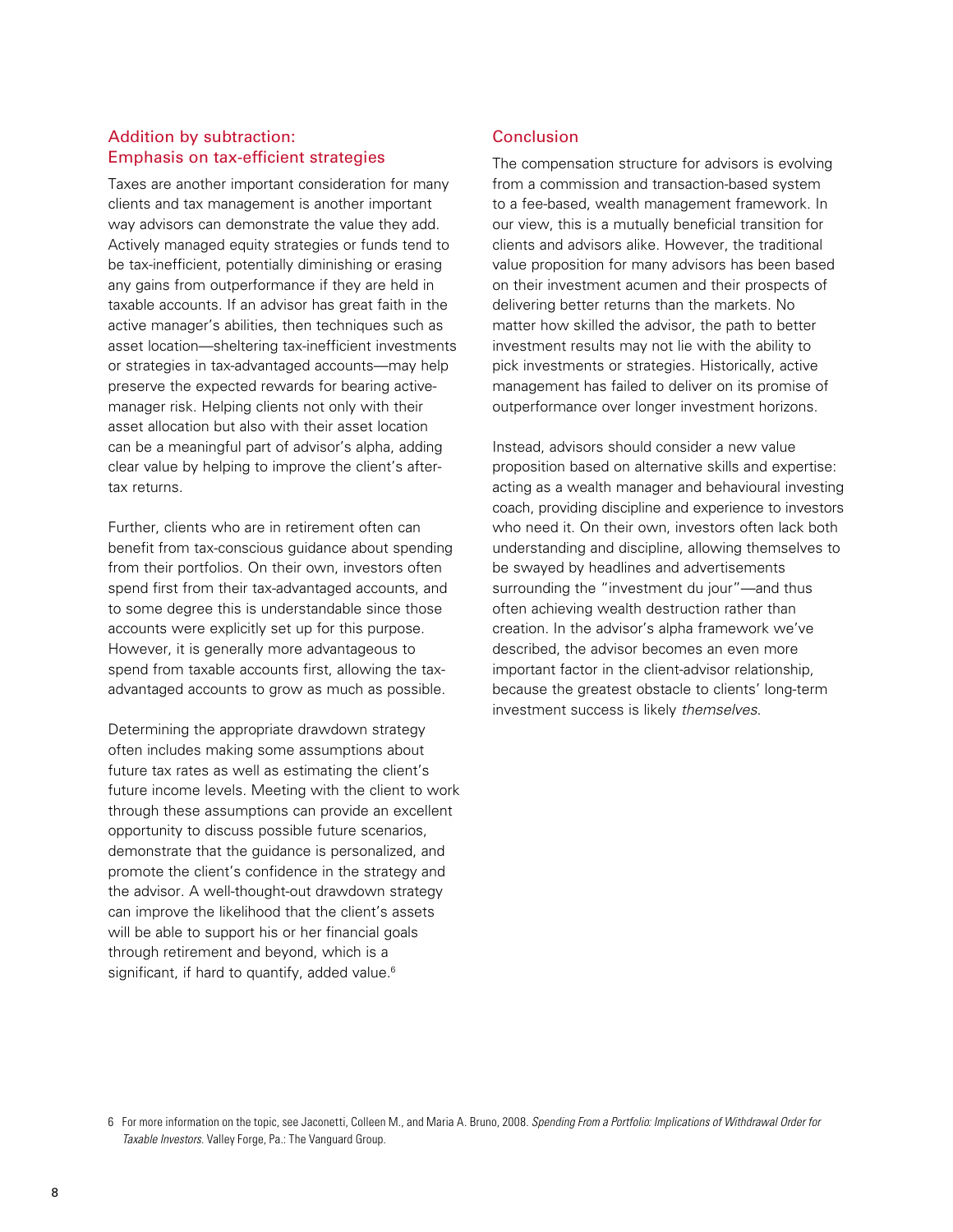#### **References**

Goyal, Amit, and Sunil Wahal, 2008. "The Selection and Termination of Investment Management Firms by Plan Sponsors." *Journal of Finance*, 2008.

Jaconetti, Colleen M., and Maria A. Bruno, 2008. *Spending From a Portfolio: Implications of Withdrawal Order for Taxable Investors*. Valley Forge, Pa.: The Vanguard Group.

LaBarge, Karin Peterson, 2010. *What matters most? An analysis of investment committee hire/fire decisions*. Valley Forge, Pa.: The Vanguard Group.

Philips, Christopher B., 2011. *The case for indexing: Canada*. Valley Forge, Pa.: The Vanguard Group.

Sinha, Rajeeva and Jog,Vijay, "Returns and Fund Flows in Canadian Mutual Funds'" in Greg N. Gregoriou (ed.) *Performance of Mutual Funds: An International Perspective*, 2007.